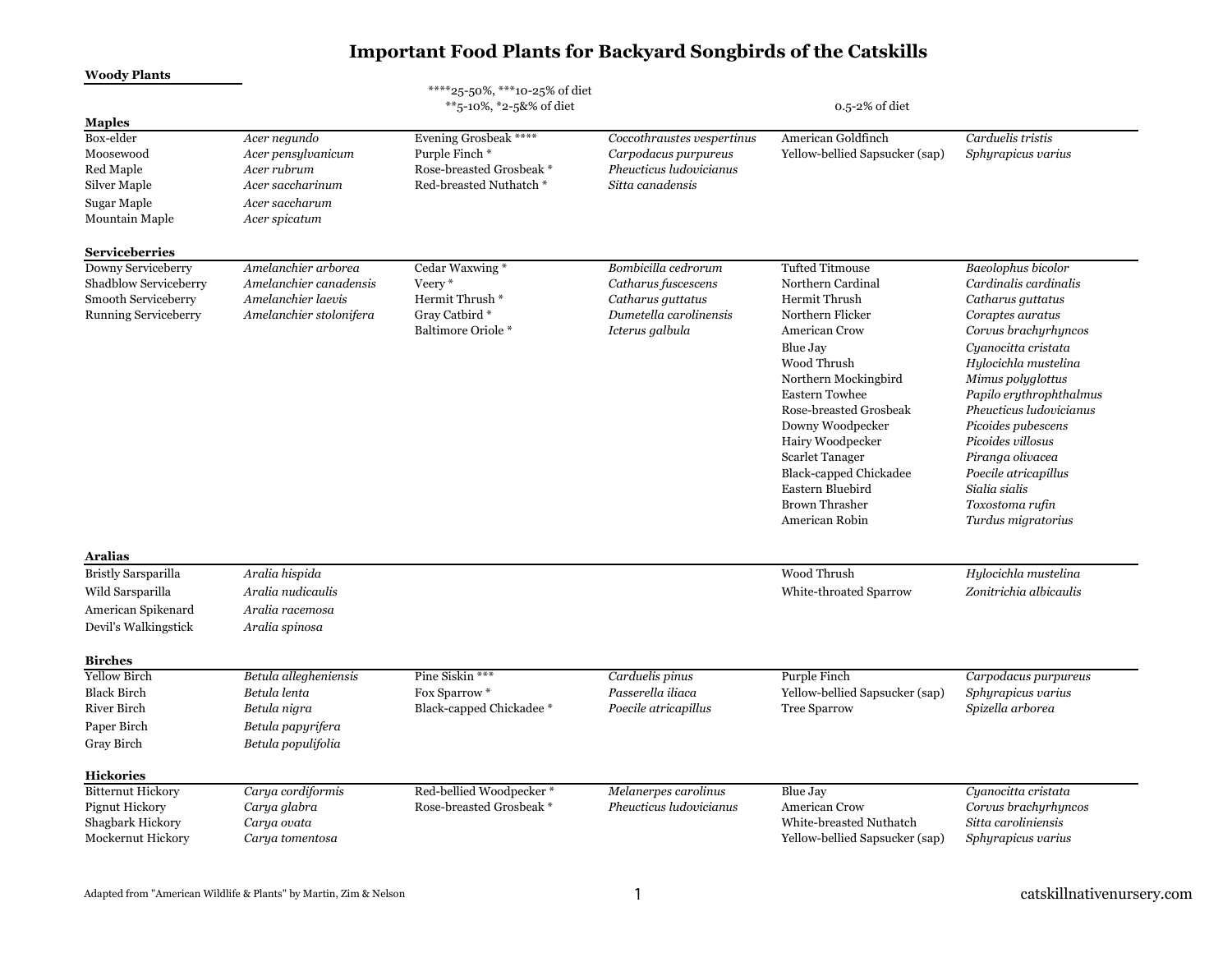| <b>Bittersweet</b>                                                                        |                                                                                             |                                                                                                                                                                                                                                                                                                                                                               |                                                                                                                                                                                                                                                                                                                                                                                |                                                                                                                                                          |                                                                                                                                                          |
|-------------------------------------------------------------------------------------------|---------------------------------------------------------------------------------------------|---------------------------------------------------------------------------------------------------------------------------------------------------------------------------------------------------------------------------------------------------------------------------------------------------------------------------------------------------------------|--------------------------------------------------------------------------------------------------------------------------------------------------------------------------------------------------------------------------------------------------------------------------------------------------------------------------------------------------------------------------------|----------------------------------------------------------------------------------------------------------------------------------------------------------|----------------------------------------------------------------------------------------------------------------------------------------------------------|
| <b>American Bittersweet</b>                                                               | Celastrus scandens                                                                          |                                                                                                                                                                                                                                                                                                                                                               |                                                                                                                                                                                                                                                                                                                                                                                | Eastern Bluebird<br>American Robin                                                                                                                       | Sialia sialis<br>Turdus migratorius                                                                                                                      |
| <b>Hackberries</b>                                                                        |                                                                                             |                                                                                                                                                                                                                                                                                                                                                               |                                                                                                                                                                                                                                                                                                                                                                                |                                                                                                                                                          |                                                                                                                                                          |
| Hackberry                                                                                 | Celtis occidentalis                                                                         | Cedar Waxwing*<br>Northern Flicker <sup>*</sup><br>Fish Crow <sup>*</sup>                                                                                                                                                                                                                                                                                     | Bombicilla cedrorum<br>Coraptes auratus<br>Corvus ossifragus                                                                                                                                                                                                                                                                                                                   | Hermit Thrush<br><b>Eastern Phoebe</b><br>Yellow-bellied Sapsucker (sap)<br>American Robin                                                               | Catharus guttatus<br>Sayornis phoebe<br>Sphyrapicus varius<br>Turdus migratorius                                                                         |
| Dogwoods                                                                                  |                                                                                             |                                                                                                                                                                                                                                                                                                                                                               |                                                                                                                                                                                                                                                                                                                                                                                |                                                                                                                                                          |                                                                                                                                                          |
| Pagoda Dogwood<br>Silky Dogwood<br>Flowering Dogwood<br>Gray Dogwood<br>Red-osier Dogwood | Cornus alternifolia<br>Cornus amomum<br>Cornus florida<br>Cornus racemosa<br>Cornus sericea | Evening Grosbeak ****<br>Cedar Waxwing **<br>Northern Cardinal **<br>Wood Thrush **<br>American Robin **<br>Purple Finch*<br>Hermit Thrush *<br>Northern Flicker*<br>Pine Warbler *<br>Gray Catbird *<br>Downy Woodpecker*<br>Eastern Bluebird *<br>Yellow-bellied Sapsucker*<br>Brown Thrasher *<br>Eastern Kingbird*<br>Warbling Vireo *<br>Red-eyed Vireo* | Coccothraustes vespertinus<br>Bombicilla cedrorum<br>Cardinalis cardinalis<br>Hylocichla mustelina<br>Turdus migratorius<br>Carpodacus purpureus<br>Catharus guttatus<br>Coraptes auratus<br>Dendroica pinus<br>Dumetella carolinensis<br>Picoides pubescens<br>Sialia sialis<br>Sphyrapicus varius<br>Toxostoma rufin<br>Tyrannus tyrannus<br>Vireo gilvus<br>Vireo olivaceus | American Crow<br>Pileated Woodpecker<br>Red-bellied Woodpecker<br>Great Crested Flycatcher<br>Hairy Woodpecker<br>Scarlet Tanager<br><b>Tree Swallow</b> | Corvus brachyrhyncos<br>Dryocopus pileatus<br>Melanerpes carolinus<br>Myiarchus crinitus<br>Picoides villosus<br>Piranga olivacea<br>Tachycineta bicolor |
| Bunchberry                                                                                | Cornus canadensis                                                                           | Veery **<br>Warbling Vireo **                                                                                                                                                                                                                                                                                                                                 | Catharus fuscescens<br>Vireo gilvus                                                                                                                                                                                                                                                                                                                                            |                                                                                                                                                          |                                                                                                                                                          |
| <b>Hawthornes</b>                                                                         |                                                                                             |                                                                                                                                                                                                                                                                                                                                                               |                                                                                                                                                                                                                                                                                                                                                                                |                                                                                                                                                          |                                                                                                                                                          |
| Hawthornes                                                                                | Crataegus spp.                                                                              | Fox Sparrow ***                                                                                                                                                                                                                                                                                                                                               | Passerella iliaca                                                                                                                                                                                                                                                                                                                                                              | American Robin                                                                                                                                           | Turdus migratorius                                                                                                                                       |
| <b>Crowberries</b>                                                                        |                                                                                             |                                                                                                                                                                                                                                                                                                                                                               |                                                                                                                                                                                                                                                                                                                                                                                |                                                                                                                                                          |                                                                                                                                                          |
| Crowberry                                                                                 | Empetrum nigrum                                                                             | Snow Bunting*                                                                                                                                                                                                                                                                                                                                                 | Plectrophenax nivalis                                                                                                                                                                                                                                                                                                                                                          |                                                                                                                                                          |                                                                                                                                                          |
| <b>Beeches</b>                                                                            |                                                                                             |                                                                                                                                                                                                                                                                                                                                                               |                                                                                                                                                                                                                                                                                                                                                                                |                                                                                                                                                          |                                                                                                                                                          |
| American Beech                                                                            | Fagus grandifolia                                                                           | Tufted Titmouse **<br>Blue Jay *<br>Rose-breasted Grosbeak *                                                                                                                                                                                                                                                                                                  | <b>Baeolophus</b> bicolor<br>Cyanocitta cristata<br>Pheucticus ludovicianus                                                                                                                                                                                                                                                                                                    | Purple Finch<br>Red-bellied Woodpecker<br>Common Grackle<br>White-breasted Nuthatch<br>Yellow-bellied Sapsucker (sap)                                    | Carpodacus purpureus<br>Melanerpes carolinus<br>Quiscalus quiscula<br>Sitta caroliniensis<br>Sphyrapicus varius                                          |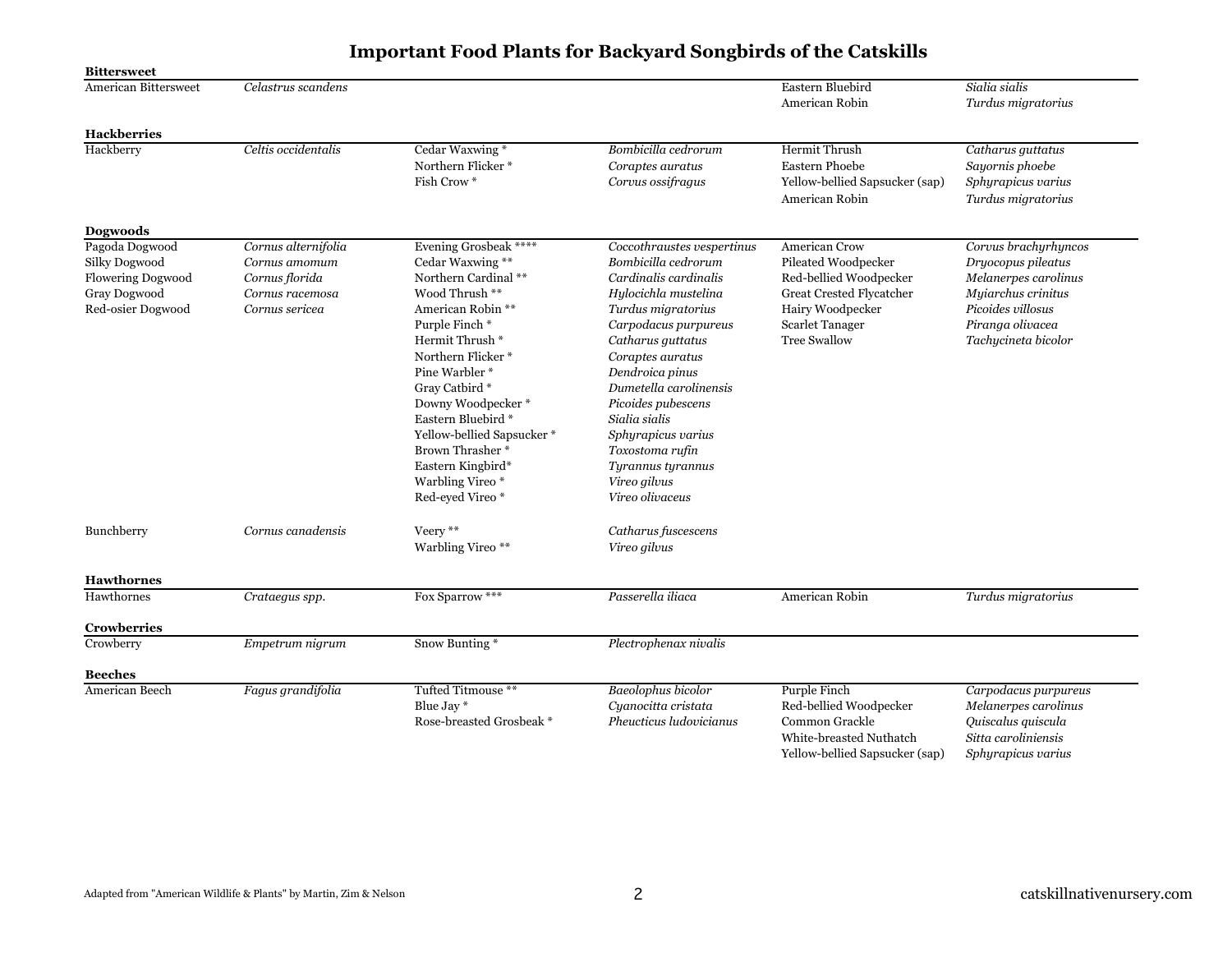| <b>Ashes</b>                                                          |                                                                               |                                                                                                                                                                 |                                                                                                                                                       |                                                                                                                                                                                                                                                 |                                                                                                                                                                                                                                                        |
|-----------------------------------------------------------------------|-------------------------------------------------------------------------------|-----------------------------------------------------------------------------------------------------------------------------------------------------------------|-------------------------------------------------------------------------------------------------------------------------------------------------------|-------------------------------------------------------------------------------------------------------------------------------------------------------------------------------------------------------------------------------------------------|--------------------------------------------------------------------------------------------------------------------------------------------------------------------------------------------------------------------------------------------------------|
| White Ash<br><b>Black Ash</b><br>Green Ash<br><b>Huckleberries</b>    | Fraxinus americanus<br>Fraxinus nigra<br>Fraxinus pennsylvanica               | Purple Finch*                                                                                                                                                   | Carpodacus purpureus                                                                                                                                  | Cedar Waxwing<br>Northern Cardinal<br><b>Evening Grosbeak</b><br>Yellow-bellied Sapsucker (sap)                                                                                                                                                 | Bombicilla cedrorum<br>Cardinalis cardinalis<br>Coccothraustes vespertinus<br>Sphyrapicus varius                                                                                                                                                       |
| <b>Black Huckleberry</b>                                              | Gaylussacia baccata                                                           |                                                                                                                                                                 |                                                                                                                                                       | Scarlet Tanager                                                                                                                                                                                                                                 | Piranga olivacea                                                                                                                                                                                                                                       |
|                                                                       |                                                                               |                                                                                                                                                                 |                                                                                                                                                       | Red-eyed Vireo                                                                                                                                                                                                                                  | Vireo olivaceus                                                                                                                                                                                                                                        |
| <b>Hollies</b>                                                        |                                                                               |                                                                                                                                                                 |                                                                                                                                                       |                                                                                                                                                                                                                                                 |                                                                                                                                                                                                                                                        |
| Smooth Winterberry<br>Mountain Holly<br>Winterberry<br>Mountain Holly | Ilex laevigata<br>Ilex montana<br>Ilex verticillata<br>Nemopanthus mucronatus | Hermit Thrush **<br>Northern Mockingbird **<br>Pileated Woodpecker*                                                                                             | Catharus guttatus<br>Mimus polyglottus<br>Dryocopus pileatus                                                                                          | Cedar Waxwing<br>Northern Flicker<br>Gray Catbird<br>Wood Thrush<br><b>Eastern Towhee</b><br><b>Eastern Phoebe</b><br>Eastern Bluebird<br>Yellow-bellied Sapsucker (sap)<br><b>American Robin</b><br>White-eved Vireo<br>White-throated Sparrow | Bombicilla cedrorum<br>Coraptes auratus<br>Dumetella carolinensis<br>Hylocichla mustelina<br>Papilo erythrophthalmus<br>Sayornis phoebe<br>Sialia sialis<br>Sphyrapicus varius<br><b>Turdus migratorius</b><br>Vireo griseus<br>Zonitrichia albicaulis |
| <b>Junipers</b>                                                       |                                                                               |                                                                                                                                                                 |                                                                                                                                                       |                                                                                                                                                                                                                                                 |                                                                                                                                                                                                                                                        |
| Eastern Red Cedar<br>Common Juniper                                   | Juniperus virginiana<br>Juniperus communis                                    | Cedar Waxwing ****<br>Purple Finch **<br>Yellow-rumped Warbler*<br>Eastern Bluebird *<br>Yellow-bellied Sapsucker * (sap)<br>Tree Swallow *<br>American Robin * | Bombicilla cedrorum<br>Carpodacus purpureus<br>Dendroica coronata<br>Sialia sialis<br>Sphyrapicus varius<br>Tachycineta bicolor<br>Turdus migratorius | <b>Hermit Thrush</b><br>Northern Flicker<br>Gray Catbird<br><b>Brown Thrasher</b>                                                                                                                                                               | Catharus guttatus<br>Coraptes auratus<br>Dumetella carolinensis<br>Toxostoma rufin                                                                                                                                                                     |
| Spicebush                                                             |                                                                               |                                                                                                                                                                 |                                                                                                                                                       |                                                                                                                                                                                                                                                 |                                                                                                                                                                                                                                                        |
| Spicebush                                                             | Lindera benzoin                                                               | Wood Thrush **<br>Veery *                                                                                                                                       | Hylocichla mustelina<br>Catharus fuscescens                                                                                                           | Hermit Thrush<br>Gray Catbird<br>Great Crested Flycatcher<br>American Robin<br>Eastern Kingbird<br>Red-eyed Vireo                                                                                                                               | Catharus guttatus<br>Dumetella carolinensis<br>Myiarchus crinitus<br>Turdus migratorius<br>Tyrannus tyrannus<br>Vireo olivaceus                                                                                                                        |
| <b>Tuliptree</b>                                                      |                                                                               |                                                                                                                                                                 |                                                                                                                                                       |                                                                                                                                                                                                                                                 |                                                                                                                                                                                                                                                        |
| Tuliptree                                                             | Liriodendron tulipifera                                                       | Purple Finch **<br>Northern Cardinal *                                                                                                                          | Carpodacus purpureus<br>Cardinalis cardinalis                                                                                                         | American Goldfinch<br>Yellow-bellied Sapsucker (sap)                                                                                                                                                                                            | Carduelis tristis<br>Sphyrapicus varius                                                                                                                                                                                                                |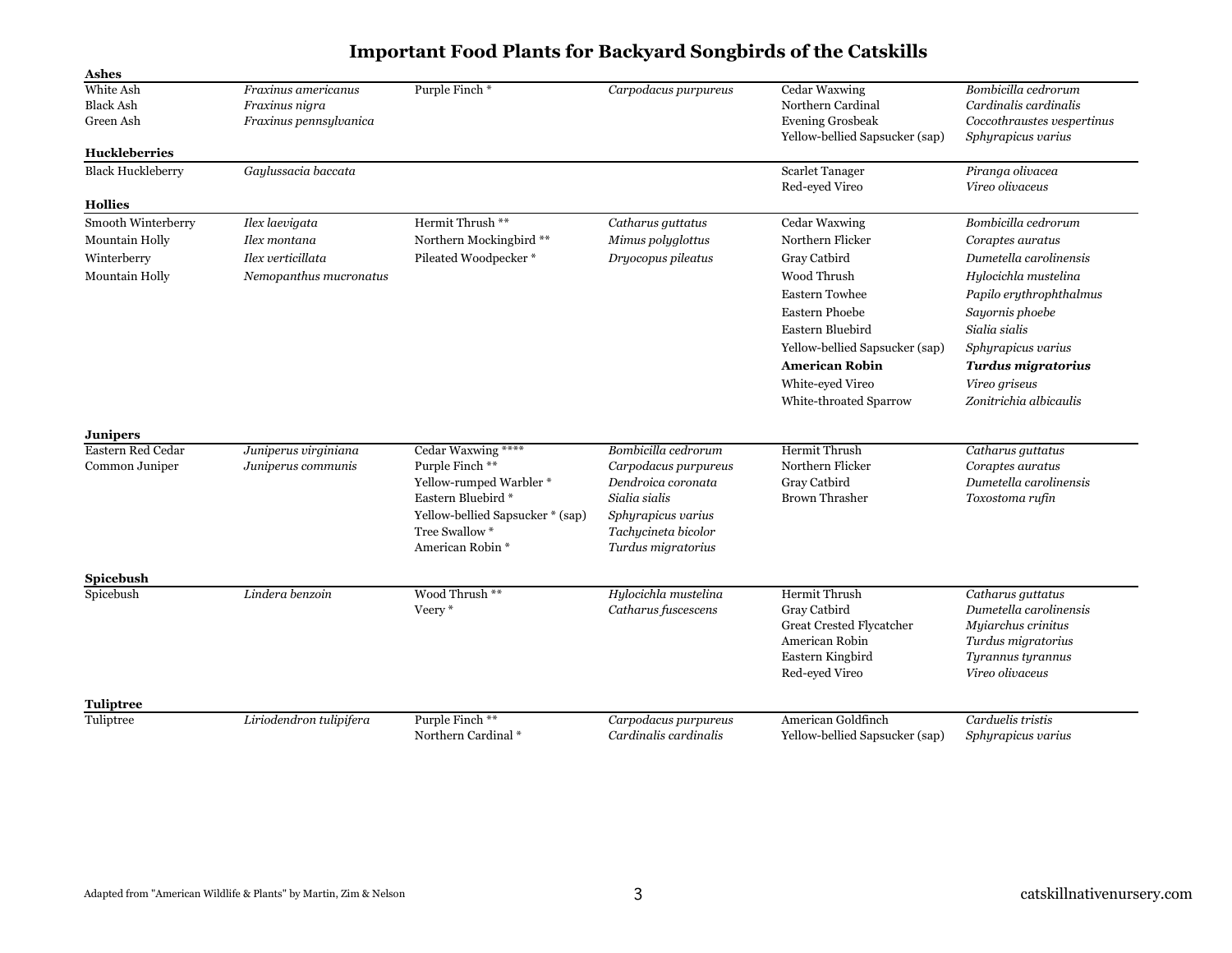| <b>Bayberries</b>                                              |                                                                   |                                                                                                                                                                                                                                 |                                                                                                                                                                                                               |                                                                                                                                                                                                                    |                                                                                                                                                                                                                     |
|----------------------------------------------------------------|-------------------------------------------------------------------|---------------------------------------------------------------------------------------------------------------------------------------------------------------------------------------------------------------------------------|---------------------------------------------------------------------------------------------------------------------------------------------------------------------------------------------------------------|--------------------------------------------------------------------------------------------------------------------------------------------------------------------------------------------------------------------|---------------------------------------------------------------------------------------------------------------------------------------------------------------------------------------------------------------------|
| Northern Bayberry                                              | Morella pensylvanica                                              | Yellow-rumped Warbler*<br>Gray Catbird *<br>Red-bellied Woodpecker*<br>Eastern Bluebird *<br>Eastern Meadowlark *<br>White-eyed Vireo*                                                                                          | Dendroica coronata<br>Dumetella carolinensis<br>Melanerpes carolinus<br>Sialia sialis<br>Sturnella magna<br>Vireo griseus                                                                                     | <b>Hermit Thrush</b><br>Northern Flicker<br><b>American Crow</b><br><b>Fish Crow</b><br><b>Eastern Towhee</b><br><b>Scarlet Tanager</b><br><b>Black-capped Chickadee</b><br><b>Eastern Phoebe</b><br>Carolina Wren | Catharus guttatus<br>Coraptes auratus<br>Corvus brachyrhyncos<br>Corvus ossifragus<br>Papilo erythrophthalmus<br>Piranga olivacea<br>Poecile atricapillus<br>Sayornis phoebe<br>Thryothorus ludovicianus            |
| <b>Mulberries</b>                                              |                                                                   |                                                                                                                                                                                                                                 |                                                                                                                                                                                                               |                                                                                                                                                                                                                    |                                                                                                                                                                                                                     |
| Red Mulberry                                                   | Morus rubra                                                       | Fish Crow **<br>Cedar Waxwing *<br>Northern Cardinal *<br>American Crow*<br>Wood Thrush <sup>*</sup><br>Baltimore Oriole *<br>Orchard Oriole*<br>Red-bellied Woodpecker*<br>Red-headed Woodpecker*                              | Corvus ossifragus<br>Bombicilla cedrorum<br>Cardinalis cardinalis<br>Corvus brachurhyncos<br>Hylocichla mustelina<br>Icterus galbula<br>Icterus spurius<br>Melanerpes carolinus<br>Melanerpes erythrocephalus | <b>Tufted Titmouse</b><br>Blue Jay<br>Gray Catbird<br><b>Great Crested Flycatcher</b><br>Rose-breasted Grosbeak<br><b>Scarlet Tanager</b><br><b>Brown Thrasher</b><br>American Robin<br>Eastern Kingbird           | Baeolophus bicolor<br>Cyanocitta cristata<br>Dumetella carolinensis<br>Myiarchus crinitus<br>Pheucticus ludovicianus<br>Piranga olivacea<br>Toxostoma rufin<br>Turdus migratorius<br>Tyrannus tyrannus              |
| <b>Tupelos</b>                                                 |                                                                   |                                                                                                                                                                                                                                 |                                                                                                                                                                                                               |                                                                                                                                                                                                                    |                                                                                                                                                                                                                     |
| <b>Black Gum or Tupelo</b>                                     | Nyssa sylvatica                                                   | Pileated Woodpecker**<br>American Robin **<br>Northern Flicker*<br>Wood Thrush <sup>*</sup><br>Brown Thrasher *                                                                                                                 | Dryocopus pileatus<br>Turdus migratorius<br>Coraptes auratus<br>Hylocichla mustelina<br>Toxostoma rufin                                                                                                       | Cedar Waxwing<br>Purple Finch<br>Hermit Thrush<br>American Crow<br>Red-bellied Woodpecker<br>Hairy Woodpecker<br><b>Scarlet Tanager</b><br>Eastern Bluebird<br>Yellow-bellied Sapsucker (sap)<br>Red-eyed Vireo    | Bombicilla cedrorum<br>Carpodacus purpureus<br>Catharus guttatus<br>Corvus brachurhyncos<br>Melanerpes carolinus<br>Picoides villosus<br>Piranga olivacea<br>Sialia sialis<br>Sphyrapicus varius<br>Vireo olivaceus |
| Virginia Creeper                                               |                                                                   |                                                                                                                                                                                                                                 |                                                                                                                                                                                                               |                                                                                                                                                                                                                    |                                                                                                                                                                                                                     |
| Virginia Creeper                                               | Parthenocissus quinquefolia                                       | Northern Flicker <sup>*</sup><br>Pileated Woodpecker*<br>Wood Thrush *<br>Red-bellied Woodpecker*<br>Great Crested Flycatcher *<br>Fox Sparrow *<br>Yellow-bellied Sapsucker*<br>American Robin <sup>*</sup><br>Red-eyed Vireo* | Coraptes auratus<br>Dryocopus pileatus<br>Hylocichla mustelina<br>Melanerpes carolinus<br>Myiarchus crinitus<br>Passerella iliaca<br>Sphyrapicus varius<br>Turdus migratorius<br>Vireo olivaceus              | Veery<br>Hermit Thrush<br>American Crow<br>Gray Catbird<br>Downy Woodpecker<br>Hairy Woodpecker<br><b>Black-capped Chickadee</b><br>White-breasted Nuthatch<br><b>Tree Swallow</b>                                 | Catharus fuscescens<br>Catharus guttatus<br>Corvus brachyrhyncos<br>Dumetella carolinensis<br>Picoides pubescens<br>Picoides villosus<br>Poecile atricapillus<br>Sitta caroliniensis<br>Tachycineta bicolor         |
| Chokeberries                                                   |                                                                   |                                                                                                                                                                                                                                 |                                                                                                                                                                                                               |                                                                                                                                                                                                                    |                                                                                                                                                                                                                     |
| Purple Chokeberry<br><b>Black Chokeberry</b><br>Red Chokeberry | Photinia floribunda<br>Photinia melanocarpa<br>Photinia pyrifolia | Cedar Waxwing*                                                                                                                                                                                                                  | Bombicilla cedrorum                                                                                                                                                                                           | <b>Black-capped Chickadee</b>                                                                                                                                                                                      | Poecile atricapillus                                                                                                                                                                                                |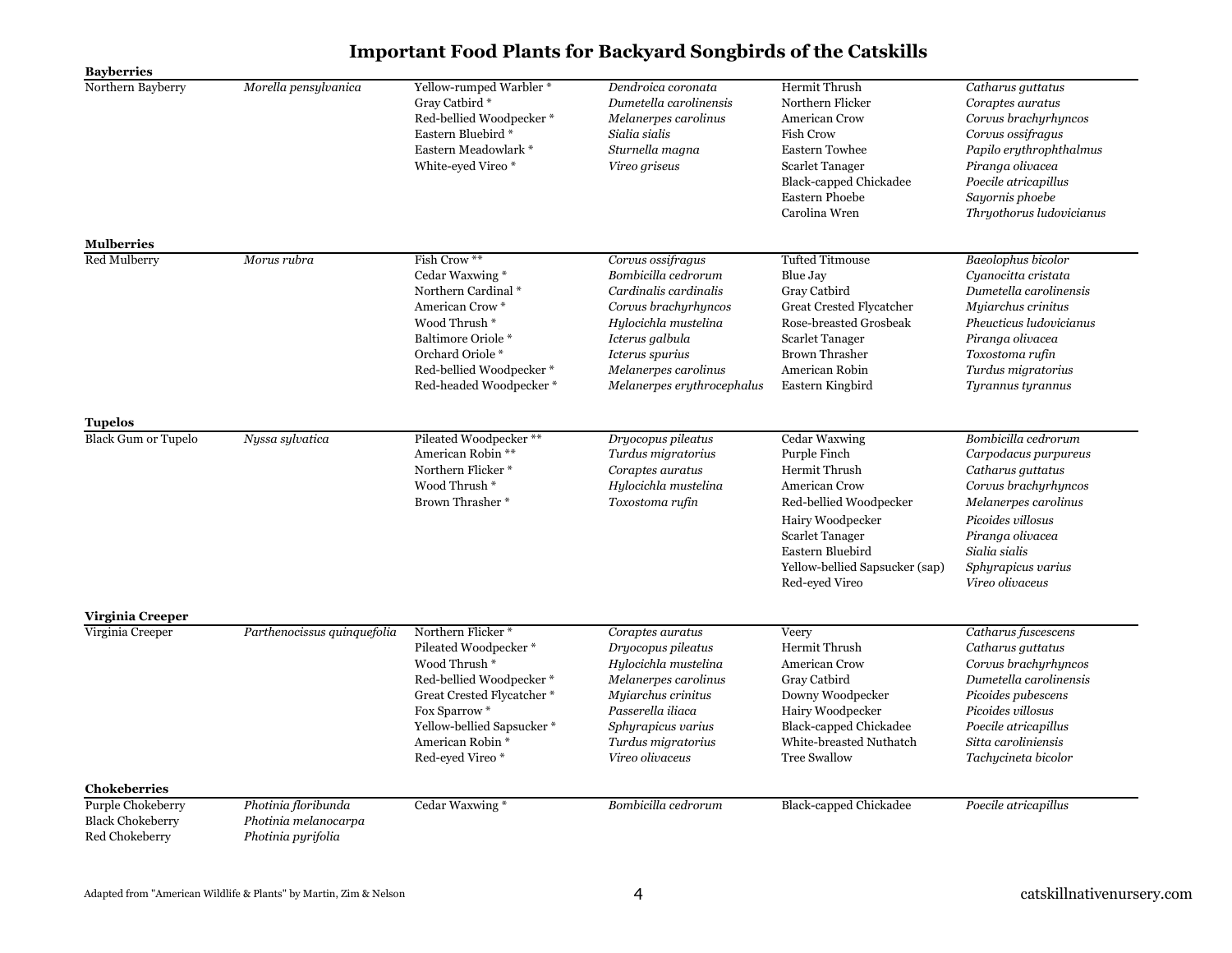| <b>Spruces</b>       |                       |                             |                            |                                |                          |
|----------------------|-----------------------|-----------------------------|----------------------------|--------------------------------|--------------------------|
| Red Spruce           | Picea rubra           | Red-breasted Nuthatch*      | Sitta canadensis           |                                |                          |
| <b>Pines</b>         |                       |                             |                            |                                |                          |
| Red Pine             | Pinus resinosa        | Red-breasted Nuthatch ****  | Sitta canadensis           | American Goldfinch             | Carduelis tristis        |
| Pitch Pine           | Pinus rigida          | Evening Grosbeak ***        | Coccothraustes vespertinus | Yellow-rumped Warbler          | Dendroica coronata       |
| White Pine           | Pinus strobus         | Pine Siskin **              | Carduelis pinus            | Dark-eyed Junco                | Junco hyemalis           |
|                      |                       | Pine Warbler **             | Dendroica pinus            | <b>Eastern Towhee</b>          | Papilo erythrophthalmus  |
|                      |                       | Black-capped Chickadee **   | Poecile atricapillus       | Yellow-bellied Sapsucker (sap) | Sphyrapicus varius       |
|                      |                       | Brown Creeper *             | Certhia americana          | Carolina Wren                  | Thryothorus ludovicianus |
|                      |                       | Red-bellied Woodpecker*     | Melanerpes carolinus       | <b>Brown Thrasher</b>          | Toxostoma rufin          |
|                      |                       | White-breasted Nuthatch *   | Sitta caroliniensis        |                                |                          |
| <b>Sycamores</b>     |                       |                             |                            |                                |                          |
| Sycamore             | Platanus occidentalis | Purple Finch*               | Carpodacus purpureus       | American Goldfinch             | Carduelis tristis        |
| <b>Wild Cherries</b> |                       |                             |                            |                                |                          |
| Pin or Fire Cherry   | Prunus pensylvanica   | Cedar Waxwing ***           | Bombicilla cedrorum        | Veery                          | Catharus fuscescens      |
| Sand Cherry          | Prunus pumila         | American Robin ***          | Turdus migratorius         | Hermit Thrush                  | Catharus guttatus        |
| <b>Black Cherry</b>  | Prunus serotina       | Rose-breasted Grosbeak **   | Pheucticus ludovicianus    | Blue Jay                       | Cyanocitta cristata      |
| Choke Cherry         | Prunus virginiana     | Brown Thrasher **           | Toxostoma rufin            | <b>Baltimore Oriole</b>        | Icterus galbula          |
|                      |                       | Northern Flicker*           | Coraptes auratus           | Great Crested Flycatcher       | Myiarchus crinitus       |
|                      |                       | American Crow*              | Corvus brachyrhyncos       | <b>Eastern Towhee</b>          | Papilo erythrophthalmus  |
|                      |                       | Gray Catbird*               | Dumetella carolinensis     | Hairy Woodpecker               | Picoides villosus        |
|                      |                       | Wood Thrush <sup>*</sup>    | Hylocichla mustelina       | <b>Scarlet Tanager</b>         | Piranga olivacea         |
|                      |                       | Red-bellied Woodpecker*     | Melanerpes carolinus       | Eastern Bluebird               | Sialia sialis            |
|                      |                       | Red-headed Woodpecker*      | Melanerpes erythrocephalus | <b>Warbling Vireo</b>          | Vireo gilvus             |
|                      |                       | Yellow-bellied Sapsucker*   | Sphyrapicus varius         | Red-eyed Vireo                 | Vireo olivaceus          |
|                      |                       | Eastern Kingbird*           | Tyrannus tyrannus          | White-throated Sparrow         | Zonitrichia albicaulis   |
| Oaks                 |                       |                             |                            |                                |                          |
| White Oak            | Quercus alba          | Blue Jay ****               | Cyanocitta cristata        | Northern Flicker               | Coraptes auratus         |
| Swamp White Oak      | Ouercus bicolor       | Red-bellied Woodpecker ***  | Melanerpes carolinus       | Rose-breasted Grosbeak         | Pheucticus ludovicianus  |
| <b>Scarlet Oak</b>   | Ouercus coccinea      | Red-headed Woodpecker ***   | Melanerpes erythrocephalus | Downy Woodpecker               | Picoides pubescens       |
| Scrub Oak            | Quercus ilicifolia    | White-breasted Nuthatch *** | Sitta caroliniensis        | Yellow-bellied Sapsucker (sap) | Sphyrapicus varius       |
| Pin Oak              | Quercus palustris     | Tufted Titmouse **          | Baeolophus bicolor         | Carolina Wren                  | Thryothorus ludovicianus |
| Chestnut Oak         | Quercus prinus        | Eastern Towhee **           | Papilo erythrophthalmus    |                                |                          |
| Red Oak              | Quercus rubra         | Common Grackle**            | Quiscalus quiscula         |                                |                          |
| <b>Black Oak</b>     | Ouercus velutina      | American Crow*              | Corvus brachyrhyncos       |                                |                          |
|                      |                       | Brown Thrasher *            | Toxostoma rufin            |                                |                          |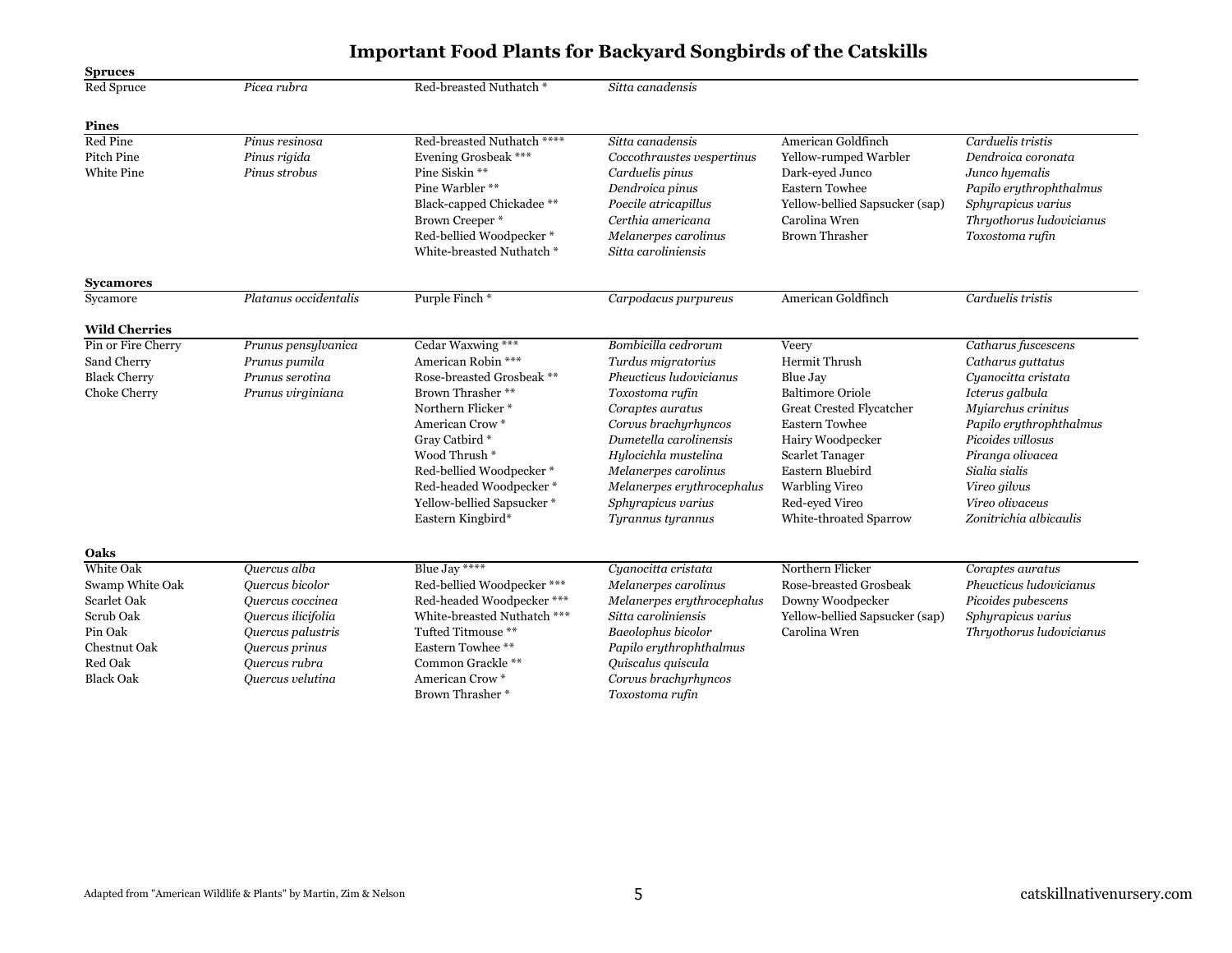| <b>Sumacs</b>                                                                                          |                                                                                             |                                                                                                                                                                                                                                                                                          |                                                                                                                                                                                                                                                                                                                                                 |                                                                                                                                                                                                                                                                              |                                                                                                                                                                                                                                                                              |
|--------------------------------------------------------------------------------------------------------|---------------------------------------------------------------------------------------------|------------------------------------------------------------------------------------------------------------------------------------------------------------------------------------------------------------------------------------------------------------------------------------------|-------------------------------------------------------------------------------------------------------------------------------------------------------------------------------------------------------------------------------------------------------------------------------------------------------------------------------------------------|------------------------------------------------------------------------------------------------------------------------------------------------------------------------------------------------------------------------------------------------------------------------------|------------------------------------------------------------------------------------------------------------------------------------------------------------------------------------------------------------------------------------------------------------------------------|
| <b>Fragrant Sumac</b><br>Shining Sumac<br>Smooth Sumac<br>Staghorn Sumac                               | Rhus aromatica<br>Rhus copallinum<br>Rhus glabra<br>Rhus typhina                            | American Robin <sup>**</sup><br>Northern Cardinal *<br>Hermit Thrush *<br>Gray Catbird *<br>Eastern Phoebe <sup>*</sup><br>Eastern Bluebird *<br>Eastern Kingbird*                                                                                                                       | Turdus migratorius<br>Cardinalis cardinalis<br>Catharus guttatus<br>Dumetella carolinensis<br>Sayornis phoebe<br>Sialia sialis<br>Tyrannus tyrannus                                                                                                                                                                                             | Veery<br>Northern Flicker<br><b>Fish Crow</b><br>Pine Warbler<br><b>Pileated Woodpecker</b><br>Scarlet Tanager<br><b>Brown Thrasher</b><br><b>Warbling Vireo</b><br>Red-eyed Vireo                                                                                           | Catharus fuscescens<br>Coraptes auratus<br>Corvus ossifragus<br>Dendroica pinus<br>Dryocopus pileatus<br>Piranga olivacea<br>Toxostoma rufin<br>Vireo gilvus<br>Vireo olivaceus                                                                                              |
| Poison Ivy                                                                                             | Toxicodendron radicans                                                                      | Northern Flicker ***<br>Downy Woodpecker**<br>Yellow-rumped Warbler*<br>Red-bellied Woodpecker*<br>Hairy Woodpecker*<br>Black-capped Chickadee*<br>White-throated Sparrow *                                                                                                              | Coraptes auratus<br>Picoides pubescens<br>Dendroica coronata<br>Melanerpes carolinus<br>Picoides villosus<br>Poecile atricapillus<br>Zonitrichia albicaulis                                                                                                                                                                                     | <b>Tufted Titmouse</b><br>Cedar Waxwing<br>Purple Finch<br>American Crow<br>Pileated Woodpecker<br>Dark-eyed Junco<br>Fox Sparrow<br><b>Eastern Phoebe</b><br>Eastern Bluebird<br>Carolina Wren<br><b>Brown Thrasher</b><br>White-eyed Vireo                                 | Baeolophus bicolor<br>Bombicilla cedrorum<br>Carpodacus purpureus<br>Corvus brachyrhyncos<br>Dryocopus pileatus<br>Junco hyemalis<br>Passerella iliaca<br>Sayornis phoebe<br>Sialia sialis<br>Thryothorus ludovicianus<br>Toxostoma rufin<br>Vireo griseus                   |
| <b>Blackberries</b><br>Blackberry<br>Raspberry<br><b>Black Raspberry</b><br><b>Flowering Raspberry</b> | Rubus allegheniensis<br>Rubus idaeus ssp. strigosus<br>Rubus occidentalis<br>Rubus odoratus | Gray Catbird ***<br>Fish Crow **<br>Fox Sparrow **<br>Brown Thrasher **<br>Tufted Titmouse*<br>Cedar Waxwing *<br>Veery*<br>Blue Jay *<br>Wood Thrush *<br>Baltimore Oriole *<br>Eastern Towhee*<br>Rose-breasted Grosbeak *<br>Scarlet Tanager *<br>Common Grackle*<br>American Robin * | Dumetella carolinensis<br>Corvus ossifragus<br>Passerella iliaca<br>Toxostoma rufin<br>Baeolophus bicolor<br>Bombicilla cedrorum<br>Catharus fuscescens<br>Cyanocitta cristata<br>Hylocichla mustelina<br>Icterus galbula<br>Papilo erythrophthalmus<br>Pheucticus ludovicianus<br>Piranga olivacea<br>Quiscalus quiscula<br>Turdus migratorius | Northern Cardinal<br><b>Evening Grosbeak</b><br>Northern Flicker<br><b>American Crow</b><br>Orchard Oriole<br>Red-headed Woodpecker<br>Great Crested Flycatcher<br><b>Eastern Phoebe</b><br>Eastern Bluebird<br>Eastern Kingbird<br>Red-eyed Vireo<br>White-throated Sparrow | Cardinalis cardinalis<br>Coccothraustes vespertinus<br>Coraptes auratus<br>Corvus brachyrhyncos<br>Icterus spurius<br>Melanerpes erythrocephalus<br>Myiarchus crinitus<br>Sayornis phoebe<br>Sialia sialis<br>Tyrannus tyrannus<br>Vireo olivaceus<br>Zonitrichia albicaulis |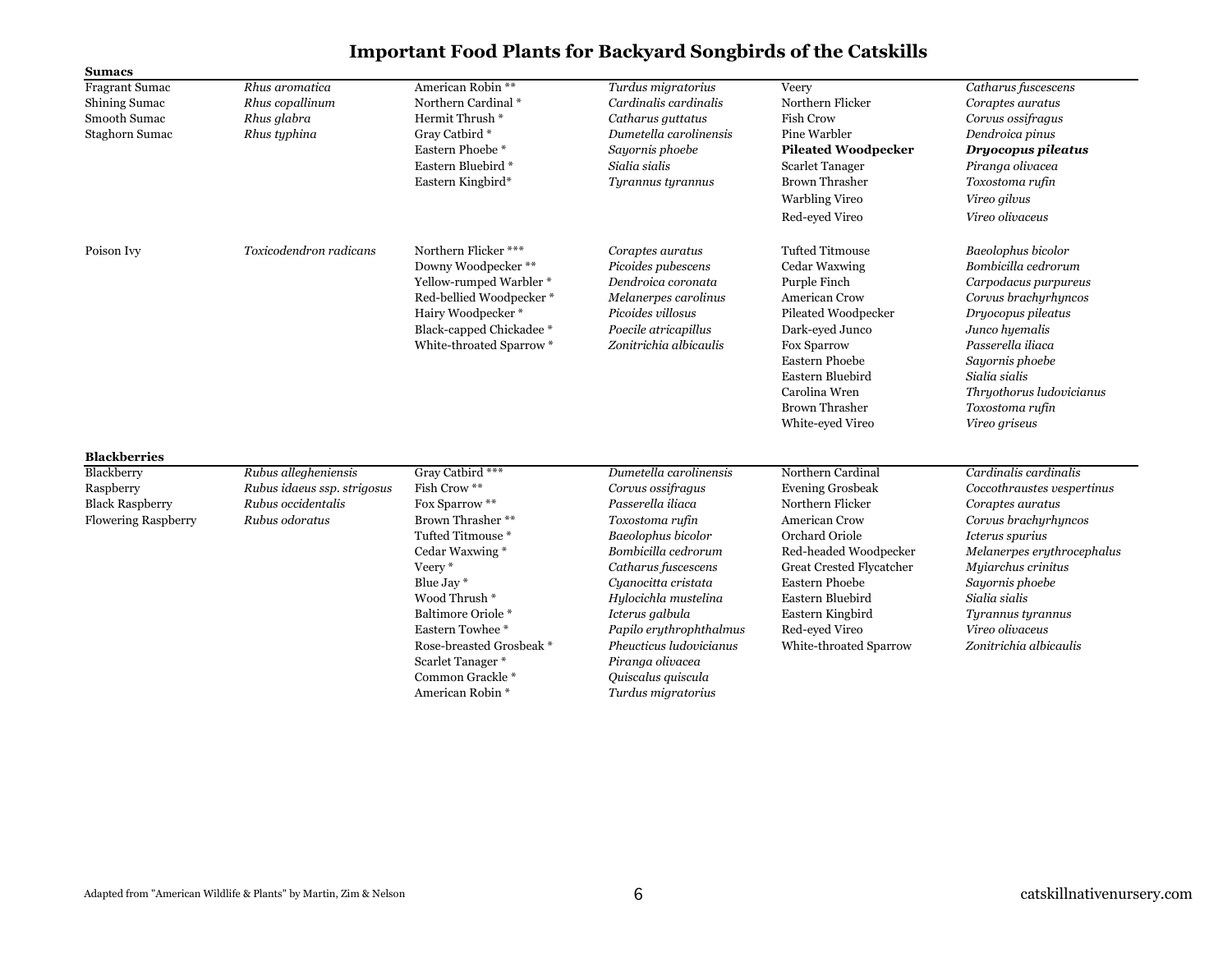| <b>Elderberries</b>       |                     |                            |                            |                                          |                                        |
|---------------------------|---------------------|----------------------------|----------------------------|------------------------------------------|----------------------------------------|
| Common Elderberry         | Sambucus nigra      | Rose-breasted Grosbeak **  | Pheucticus ludovicianus    | <b>Tufted Titmouse</b>                   | Baeolophus bicolor                     |
|                           | ssp. canadensis     | Veery*                     | Catharus fuscescens        | Cedar Waxwing                            | Bombicilla cedrorum                    |
| Red Elderberry            | Sambucus racemosa   | Gray Catbird *             | Dumetella carolinensis     | Northern Cardinal                        | Cardinalis cardinalis                  |
|                           | var. racemosa       | Brown Thrasher *           | Toxostoma rufin            | Hermit Thrush                            | Catharus guttatus                      |
|                           |                     |                            |                            | Wood Thrush                              | Hylocichla mustelina                   |
|                           |                     |                            |                            | Red-bellied Woodpecker                   | Melanerpes carolinus                   |
|                           |                     |                            |                            | Red-headed Woodpecker                    | Melanerpes erythrocephalus             |
|                           |                     |                            |                            | Swamp Sparrow                            | Melospiza georgiana                    |
|                           |                     |                            |                            | Indigo Bunting<br><b>Scarlet Tanager</b> | Passerina cyanea<br>Piranga olivacea   |
|                           |                     |                            |                            | Eastern Phoebe                           | Sayornis phoebe                        |
|                           |                     |                            |                            | Eastern Bluebird                         | Sialia sialis                          |
|                           |                     |                            |                            | White-breasted Nuthatch                  | Sitta caroliniensis                    |
|                           |                     |                            |                            | Yellow-bellied Sapsucker (sap)           | Sphyrapicus varius                     |
|                           |                     |                            |                            | American Robin                           | Turdus migratorius                     |
|                           |                     |                            |                            | Eastern Kingbird                         | Tyrannus tyrannus                      |
|                           |                     |                            |                            | Red-eyed Vireo                           | Vireo olivaceus                        |
|                           |                     |                            |                            | White-throated Sparrow                   | Zonitrichia albicaulis                 |
| Sassafras                 |                     |                            |                            |                                          |                                        |
| Sassafras                 | Sassafras albidum   | Pileated Woodpecker*       | Dryocopus pileatus         | Hermit Thrush                            | Catharus guttatus                      |
|                           |                     | Gray Catbird *             | Dumetella carolinensis     | <b>Eastern Phoebe</b>                    | Sayornis phoebe                        |
|                           |                     | Great Crested Flycatcher * | Myiarchus crinitus         | <b>Brown Thrasher</b>                    | Toxostoma rufin                        |
|                           |                     | Eastern Kingbird*          | Tyrannus tyrannus          | White-eyed Vireo                         | Vireo griseus                          |
|                           |                     |                            |                            | Red-eyed Vireo                           | Vireo olivaceus                        |
| <b>Greenbriers</b>        |                     |                            |                            |                                          |                                        |
| <b>Carrion Flower</b>     | Smilax herbacea     | Hermit Thrush <sup>*</sup> | Catharus guttatus          | Cedar Waxwing                            | Bombicilla cedrorum                    |
| <b>Bristly Greenbrier</b> | Smilax hispida      | Gray Catbird *             | Dumetella carolinensis     | Northern Cardinal                        | Cardinalis cardinalis                  |
| Common Greenbrier         | Smilax rotundifolia |                            |                            | Northern Flicker                         | Coraptes auratus                       |
|                           |                     |                            |                            | <b>American Crow</b>                     | Corvus brachyrhyncos                   |
|                           |                     |                            |                            | Pileated Woodpecker                      | Dryocopus pileatus                     |
|                           |                     |                            |                            | Northern Mockingbird                     | Mimus polyglottus<br>Passerella iliaca |
|                           |                     |                            |                            | <b>Fox Sparrow</b><br>American Robin     | Turdus migratorius                     |
|                           |                     |                            |                            | White-throated Sparrow                   | Zonitrichia albicaulis                 |
| <b>Mountain-ashes</b>     |                     |                            |                            |                                          |                                        |
| American Mountain-ash     | Sorbus americana    | Cedar Waxwing*             | Bombicilla cedrorum        | Veery                                    | Catharus fuscescens                    |
| Showy Mountain-ash        | Sorbus decora       | Evening Grosbeak *         | Coccothraustes vespertinus |                                          |                                        |
| Arborvitae                |                     |                            |                            |                                          |                                        |
| Eastern Arborvitae        | Thuja occidentalis  | Pine Siskin ***            | Carduelis pinus            |                                          |                                        |
|                           |                     |                            |                            |                                          |                                        |
| <b>Hemlocks</b>           |                     |                            |                            |                                          |                                        |
| Eastern Hemlock           | Tsuga canadensis    | Pine Siskin ***            | Carduelis pinus            |                                          |                                        |
|                           |                     | Black-capped Chickadee *   | Poecile atricapillus       |                                          |                                        |